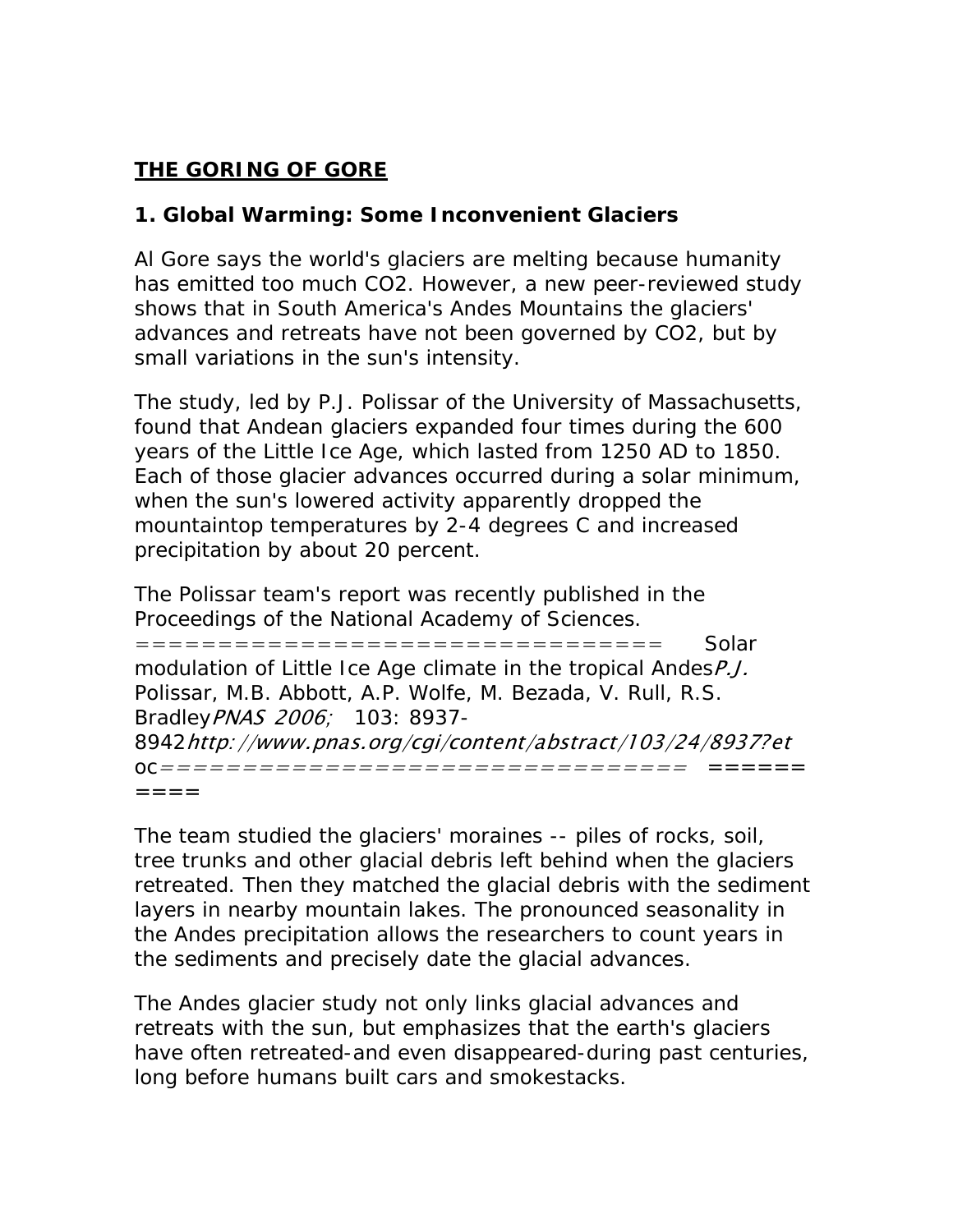Most of the Andes glaciers must have disappeared during the Holocene Warming that ended just 5,000 years ago. Temperatures then were as much as 2 degrees C warmer than today's. So far, the Modern Warming has produced about only 0.8 degrees C of total temperature rise in its 150 years.

The sun has been linked to earth's climate changes for the past 400 years-by sunspot records. Early astronomers noted that the two coldest periods of the Little Ice Age occurred when there were virtually no sunspots on the sun. The Sporer Minimum lasted from 1420 to 1570, and the Maunder Minimum from 1645 to 1710.

The solar-earth linkage came to the fore again in the 1980s, when researchers brought up the first long ice cores from Greenland and the Antarctic. The 400,000 years of temperature history contained in the ice cores clearly showed a moderate, natural cycle that raised temperatures at the latitude of New York and Paris by about 2 degrees C, and then lowered them by a similar amount. The cycles averaged about 1500 years in length. Carbon-14 and beryllium-10 isotopes in the ice clearly linked this temperature cycle to the sun. The question for Al Gore is not whether our temperatures are rising; the key question is why are they rising?

Antarctic ice cores tell us that temperatures and CO2 in the atmosphere have tracked closely together through recent Ice Ages, but the CO2 changes have lagged behind the temperature changes by about 800 years. Higher temperatures have produced more atmospheric CO2, rather than CO2 producing higher temperatures! That's because most of the planet's CO2 is stored in the oceans, and as the seawater warms, it can't hold as much CO2.

If CO2 is the driving climate force, why did the earth begin warming in 1850, while human CO2 emissions didn't start to really expand until about 1940? Mr. Gore doesn't tell us the answer. Why did the earth's temperatures decline from 1940 to 1975, even as CO2 emissions were soaring? Mr. Gore doesn't say.

How warm will New York get in the Modern Warming? Apparently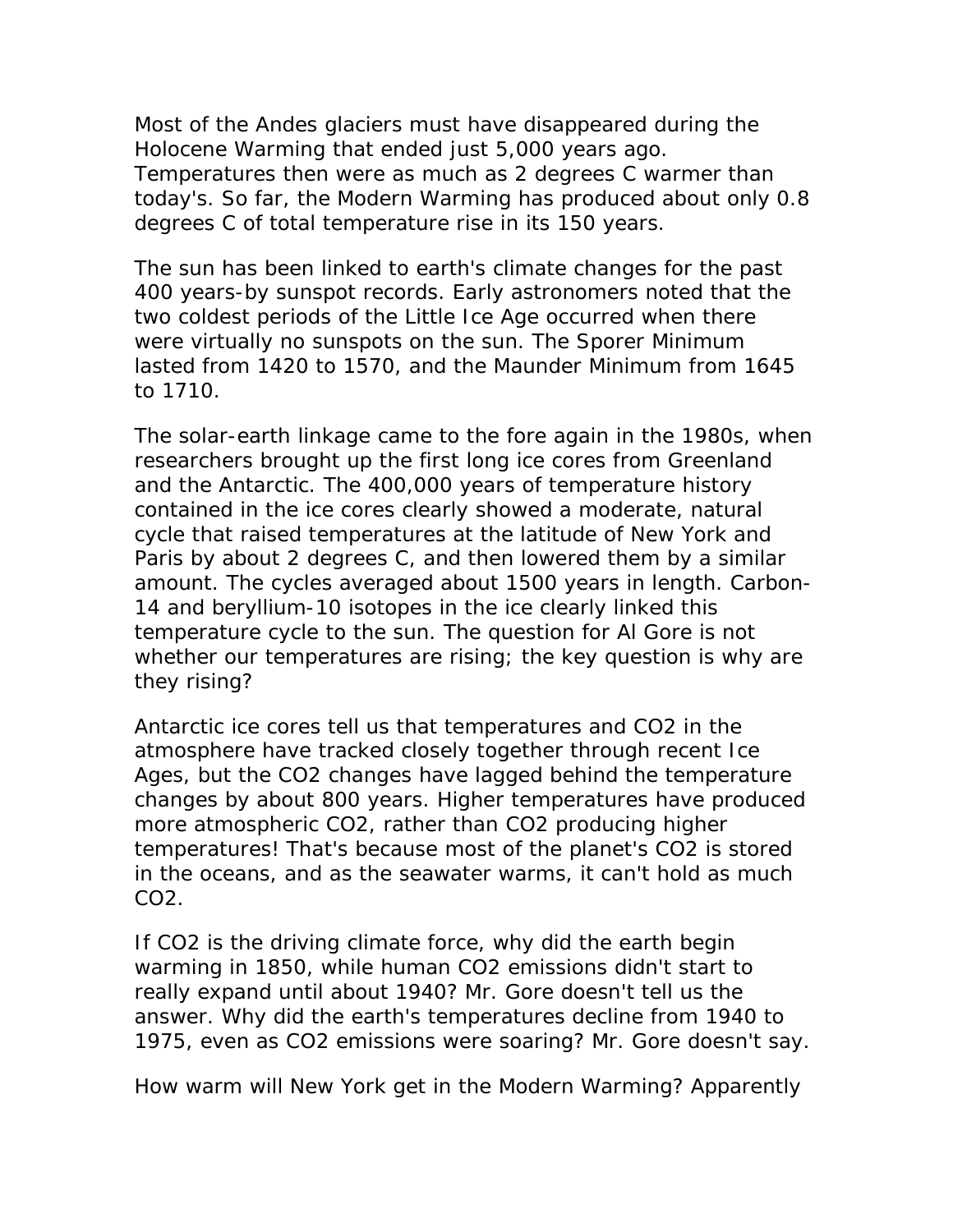Mr. Gore can't tell us, but a total of 2 degrees C seems likely - based on the history in the ice

cores.=================================

*Dennis Avery is a fellow of the Hudson Institute and co-author (with S. Fred Singer) of the forthcoming book "Unstoppable Global Warming - Every 1500 Years" Rowland and Littlefield Publ.,*  Lanham, Md, 2006\*\*\*\*\*\*\*\*\*\*\*\*\* \*\*\*\*\*\*\*\*\*\*\*\*\*\*\*\*\*\*

**2. "An Inconvenient Truth"**by Debra J. Saunders San Francisco Chronicle, 13 June 2006http://www.sfgate.com/cgi bin/article.cgi?file=/c/a/2006/06/13/EDGDOILMDO1.DTL

THERE IS A CONCEIT among the American Left that the American Right cleaves to bad science out of deference to religion, while the left is all-science all-the-time. Former Veep Al Gore's new movie, "An Inconvenient Truth," however, shows how unscientific -- and downright faith-based -- the left has become.

Is global warming human-induced? Gore says that it is, and he may well be right. Last month in the New York Times, Gregg Easterbrook of the Brookings Institution announced that he had converted from global-warming "skeptic to convert." Easterbrook noted that a 1992 survey found that a mere 17 percent of members of the American Geophysical Union and American Meteorological Society believed in greenhouse-gas climate change. Since then, scientists have found more evidence of the phenomenon.

Gore was wrong in 1992 when he wrote that 98 percent of scientists agreed with him on global warming. Witness the survey cited above.

Now he is wrong when he argues in his movie that there is a complete consensus on global warming today. As proof Gore cites a 2004 study that looked at 928 climate abstracts and found none that refuted global-warming dogma. That says more about the researcher than the scientific community.

There are a number of well-known scientists who don't believe that global warming is human-induced, or who believe that if it is, it is not catastrophic. Hurricane expert William Gray of Colorado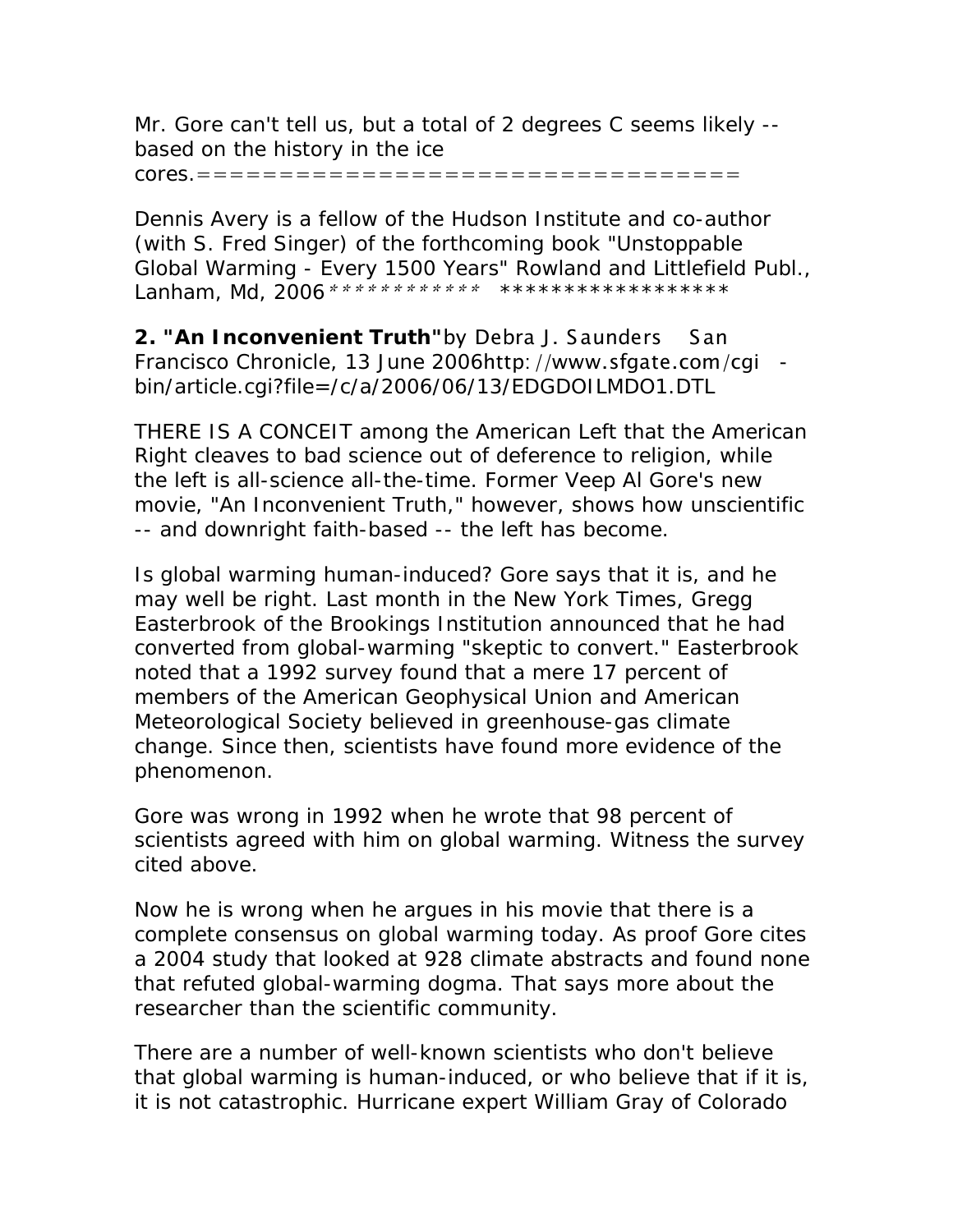State University believes the Earth will start to cool within 10 years. Neil Frank, former director of the National Hurricane Center, told the Washington Post that global warming is "a hoax." Climate scientist Robert Lindzen of MIT believes that clouds and water vapor will counteract greenhouse-gas emissions.

So you have to ask yourself: Why does Gore pretend that apostates do not exist?

Scientists acknowledge contradictory data. But the faith-driven Gore argues that all scientists agree with him -- well, except for those who are bought and paid for by big polluters.

Because this is a crusade -- and not about science -- Gore is drawn, not to the most reasoned scenarios, but the most apocalyptic.

Consider this exchange with ABC's George Stephanopoulos - formerly of the Clinton/Gore administration -- who questioned Gore's prediction that global-warming could cause sea levels to rise 20 feet. "But the consensus is several inches over the next century. Right?" asked Stephanopoulos on June 4. "Not 20 feet?"

"Not at all," Gore replied. He added that the scientists he talks to -- his disciples, if you will -- see it his way. He ignores the less catastrophic theories, which predict a rise of an inch per decade, or up to ten inches over the next century. To Gore, the worstcase scenario is the only scenario.

I thought Gore's chart comparing carbon-dioxide increases to temperature spikes was dramatic. But because Gore omits what he does not want to see, I have to listen to former NASA scientist, Roy Spencer of the University of Alabama, when he tells me, "It is an alarming chart, but there are so many alternative explanations for what he's showing. He's giving it one possible explanation and making it sound like the only explanation." Spencer says it is "more likely" that the higher temperatures increased carbon-dioxide levels.

Spencer, who also writes for TCS Daily (which receives some funding from ExxonMobil), believes that some global warming is human-induced, but "I don't believe in climate catastrophe. And: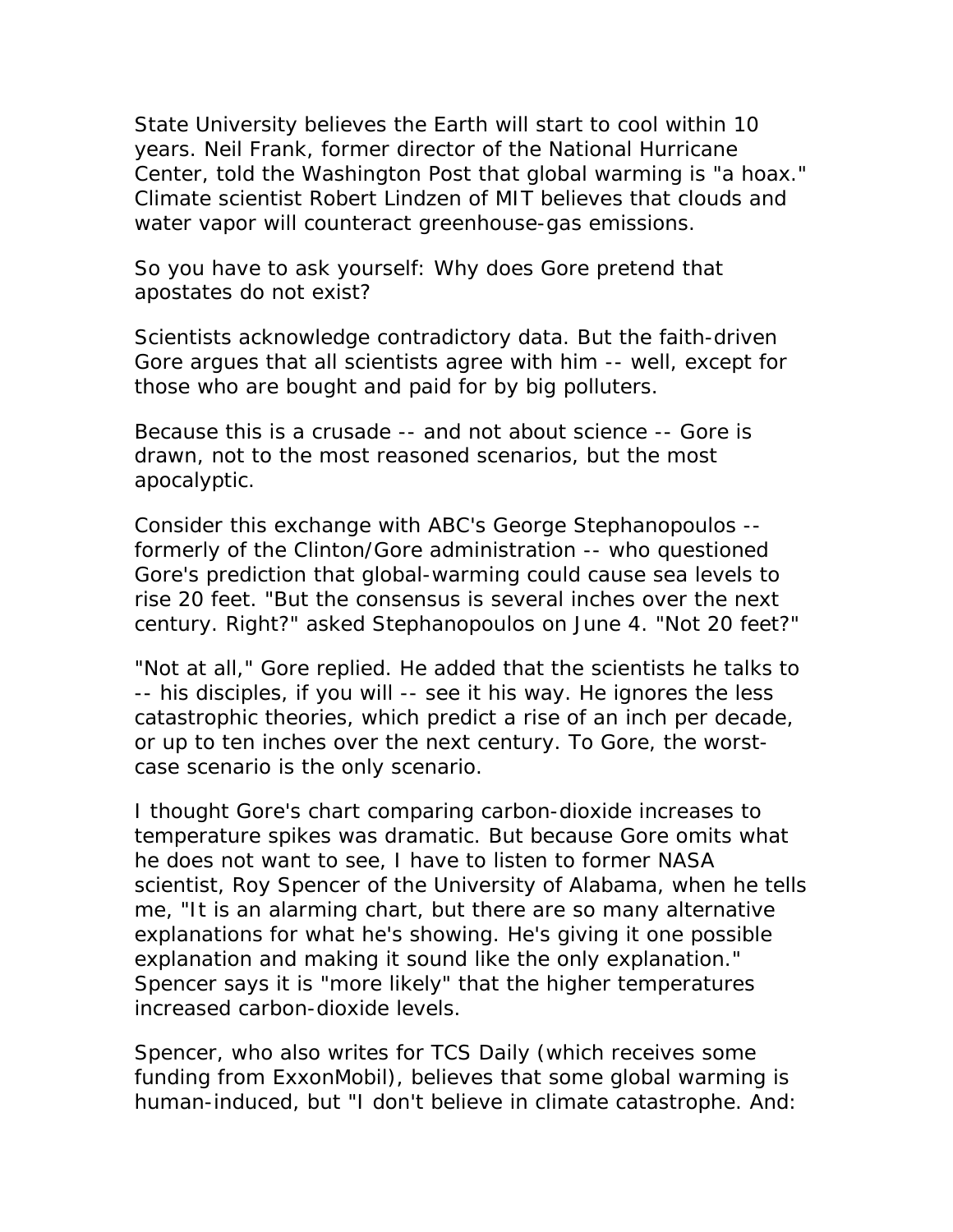"It comes down to whether you believe the climate system is fragile or resilient." So it all comes down to belief -- and that is the problem. Global warming has become so politicized that scientists must believe in it. If they predict dire consequences, they win praise from true believers and grants for their important research. Scientists who question the prophecies of doom can expect to be marginalized.

Oddly, Gore begins "An Inconvenient Truth" discussing a young classmate who wondered if South America and Africa once had been connected. Their teacher ridiculed the friend, who turned out to be right. Sometimes the know-it-alls are wrong.

Now Gore is the know-it-all teacher -- and woe to any scientist who does not agree with him, not just on global warming, but also on a 20-foot rise in sea level. It is this alarmism -- this extremism -- that has led many a thinking person to question global warming. It's hard to trust those who believe only the most extreme scenario.

Besides, whenever the establishment says you have to believe something, you want people who question the establishment. Or as global cooling guru Gray once said, "Consensus science isn't science." \*\*\*\*\*\*\*\*\*\*\*\*\*\*\*\*\*\*\*\*\*\*\*\*\*\*\*\*\*\*\*\*

### **3. Scientists respond to Gore's warnings of climate catastrophe:** *" Inconvenient Truth" is indeed inconvenient to alarmists* By Tom Harris Monday, June 12, 2006

"Scientists have an independent obligation to respect and present the truth as they see it," Al Gore sensibly asserts in his film "An Inconvenient Truth", showing in Toronto since Jun 2. With that outlook in mind, what do world climate experts actually think about the science of his movie?

Professor Bob Carter of the Marine Geophysical Laboratory at James Cook University, in Australia gives what, for many Canadians, is a surprising assessment: "Gore's circumstantial arguments are so weak that they are pathetic. It is simply incredible that they, and his film, are commanding public attention."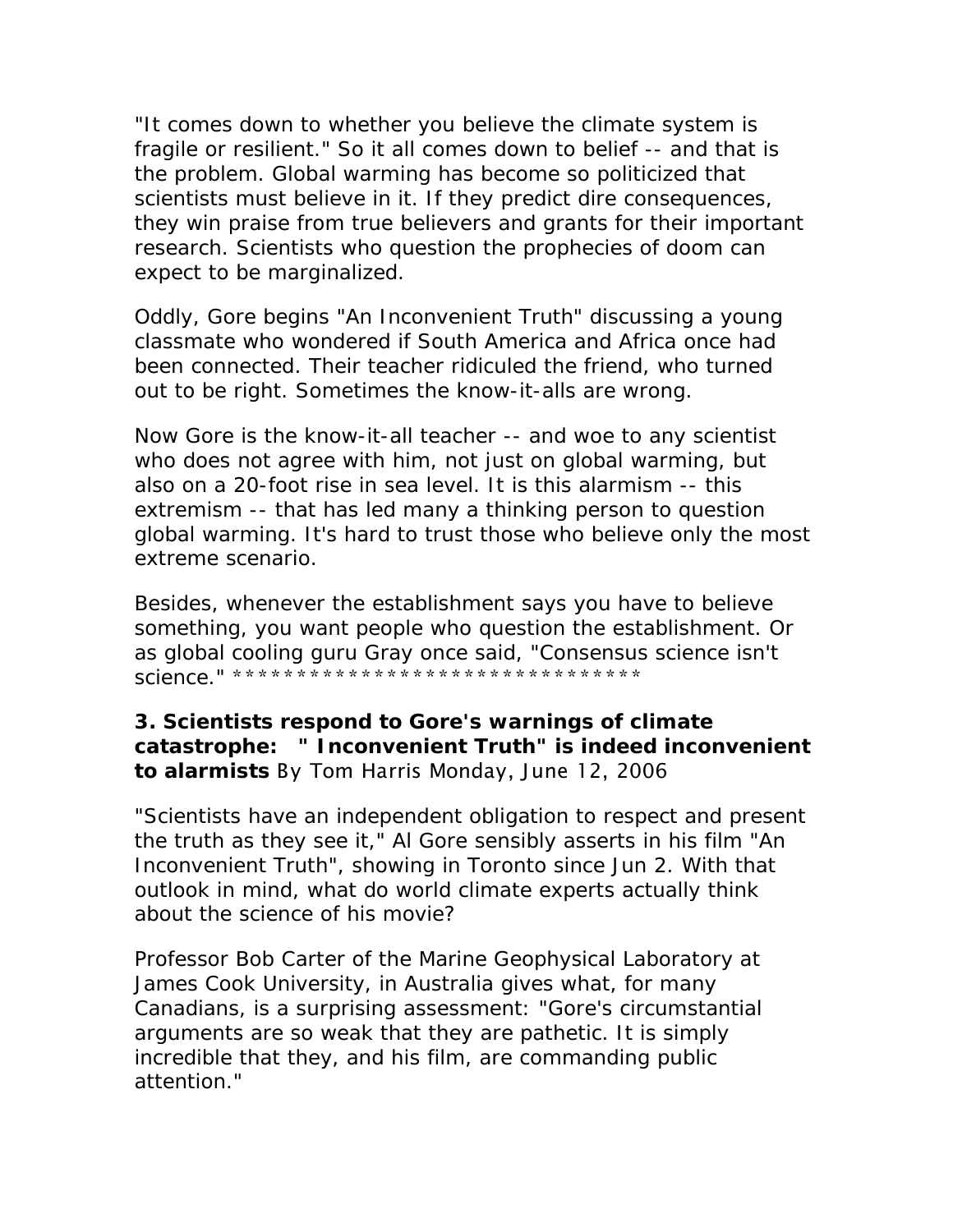But surely Carter is merely part of what most people regard as a tiny cadre of "climate change skeptics" who disagree with the "vast majority of scientists" Gore cites?

No; Carter is one of hundreds of highly qualified nongovernmental, non-industry, non-lobby-group climate experts who contest the hypothesis that human emissions of carbon dioxide (CO2) are causing significant global climate change. "Climate experts" is the operative term here. Why? Because what Gore's "majority of scientists" think is immaterial when only a very small fraction of them actually work in the climate field.

Even among that fraction, many focus their studies on the impacts of climate change; biologists, for example, who study everything from insects to polar bears to poison ivy. "While many are highly skilled researchers, they generally do not have special knowledge about the causes of global climate change," explains former University of Winnipeg climatology professor Dr. Tim Ball. "They usually can tell us only about the effects of changes in the local environment where they conduct their studies."

This is highly valuable knowledge, but doesn't make them climate-change-cause experts, only climate-impact experts.

So we have a smaller fraction.

But it becomes smaller still. Among experts who actually examine the causes of change on a global scale, many concentrate their research on designing and enhancing computer models of hypothetical futures. "These models have been consistently wrong in all their scenarios," asserts Ball. "Since modelers concede computer outputs are not "predictions" but are in fact merely scenarios, they are negligent in letting policy-makers and the public think they are actually making forecasts."

We should listen most to scientists who use real data to try to understand what nature is actually telling us about the causes and extent of global climate change. In this relatively small community, there is no consensus, despite what Gore and others would suggest.

Here is a small sample of the side of the debate we almost never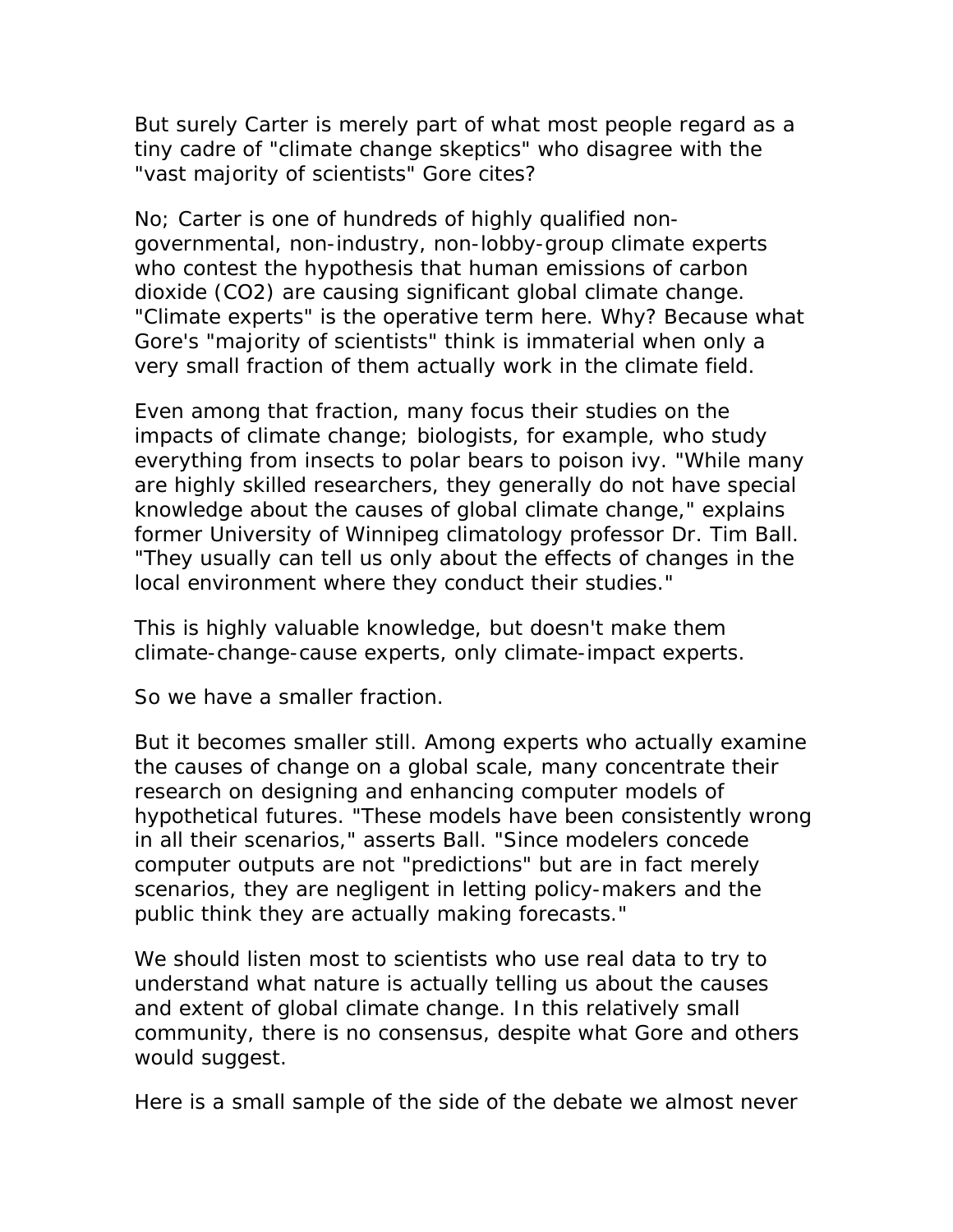hear:

Appearing before the Commons Committee on Environment and Sustainable Development last year, Carleton University paleoclimatologist Professor Tim Patterson testified, "There is no meaningful correlation between CO2 levels and Earth's temperature over this [geologic] time frame. In fact, when CO2 levels were over ten times higher than they are now, about 450 million years ago, the planet was in the depths of the absolute coldest period in the last half billion years." Patterson asked the committee, "On the basis of this evidence, how could anyone still believe that the recent relatively small increase in CO2 levels would be the major cause of the past century's modest warming?"

Patterson concluded his testimony by explaining what his research and "hundreds of other studies" reveal: On all time scales, there is very good correlation between Earth's temperature and natural phenomena such changes in the brightness of the Sun.

Dr. Boris Winterhalter, former marine researcher at the Geological Survey of Finland and professor in marine geology, University of Helsinki, takes apart Gore's dramatic display of Antarctic glaciers collapsing into the sea. "The breaking glacier wall is a normally occurring phenomenon, which is due to the normal advance of a glacier," says Winterhalter. "In Antarctica the temperature is low enough to prohibit melting of the ice front, so if the ice is grounded, it has to break off in beautiful ice cascades. If the water is deep enough icebergs will form."

Dr. Wibjörn Karlén, emeritus professor, Dept. of Physical Geography and Quaternary Geology, Stockholm University, Sweden, admits, "Some small areas in the Antarctic Peninsula have broken up recently, just like it has done back in time. The temperature in this part of Antarctica has increased recently, probably because of a small change in the position of the low pressure systems."

But Karlén clarifies that the 'mass balance' of Antarctica is positive - more snow is accumulating than melting off. As a result, Ball explains, there is an increase in the 'calving' of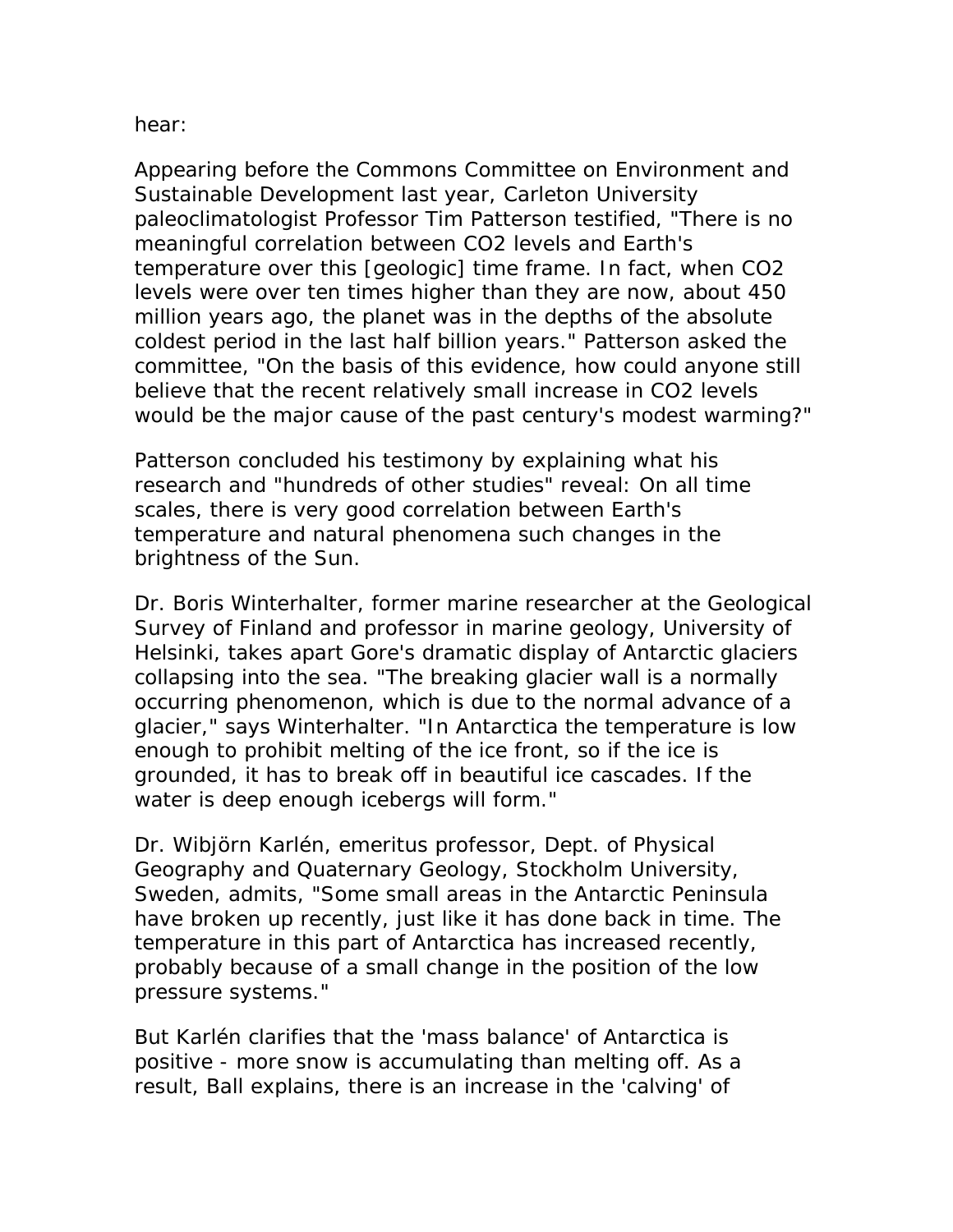icebergs as the ice dome of Antarctica is growing and flowing to the oceans. When Greenland and Antarctica are assessed together, "their mass balance is considered to possibly increase the sea level by 0.03 mm/year - not much of an effect," Karlén concludes.

Antarctica has survived warm and cold events over millions of years. A meltdown is simply not a realistic scenario in the foreseeable future.

Gore tells us in the film, "Starting in 1970, there was a precipitous drop-off in the amount and extent and thickness of the Arctic ice cap." This is misleading, according to Ball: "The survey that Gore cites was a single transect across one part of the Arctic basin in the month of October during the 1960s when we were in the middle of the cooling period. The 1990 runs were done in the warmer month of September, using a wholly different technology."

Karlén explains that a paper published in 2003 by University of Alaska professor Igor Polyakov shows that, the region of the Arctic where rising temperature is supposedly endangering polar bears showed fluctuations since 1940 but no overall temperature rise. "For several published records it is a decrease for the last 50 years," says Karlén

Dr. Dick Morgan, former advisor to the World Meteorological Organization and climatology researcher at University of Exeter, U.K. gives the details, "There has been some decrease in ice thickness in the Canadian Arctic over the past 30 years but no melt down. The Canadian Ice Service records show that from 1971-1981 there was average, to above average, ice thickness. From 1981-1982 there was a sharp decrease of 15% but there was a quick recovery to average, to slightly above average, values from 1983-1995. A sharp drop of 30% occurred again 1996-1998, and since then there has been a steady increase to reach near normal conditions since 2001."

Concerning Gore's beliefs about worldwide warming, Morgan points out that, in addition to the cooling in the NW Atlantic, massive areas of cooling are found in the North and South Pacific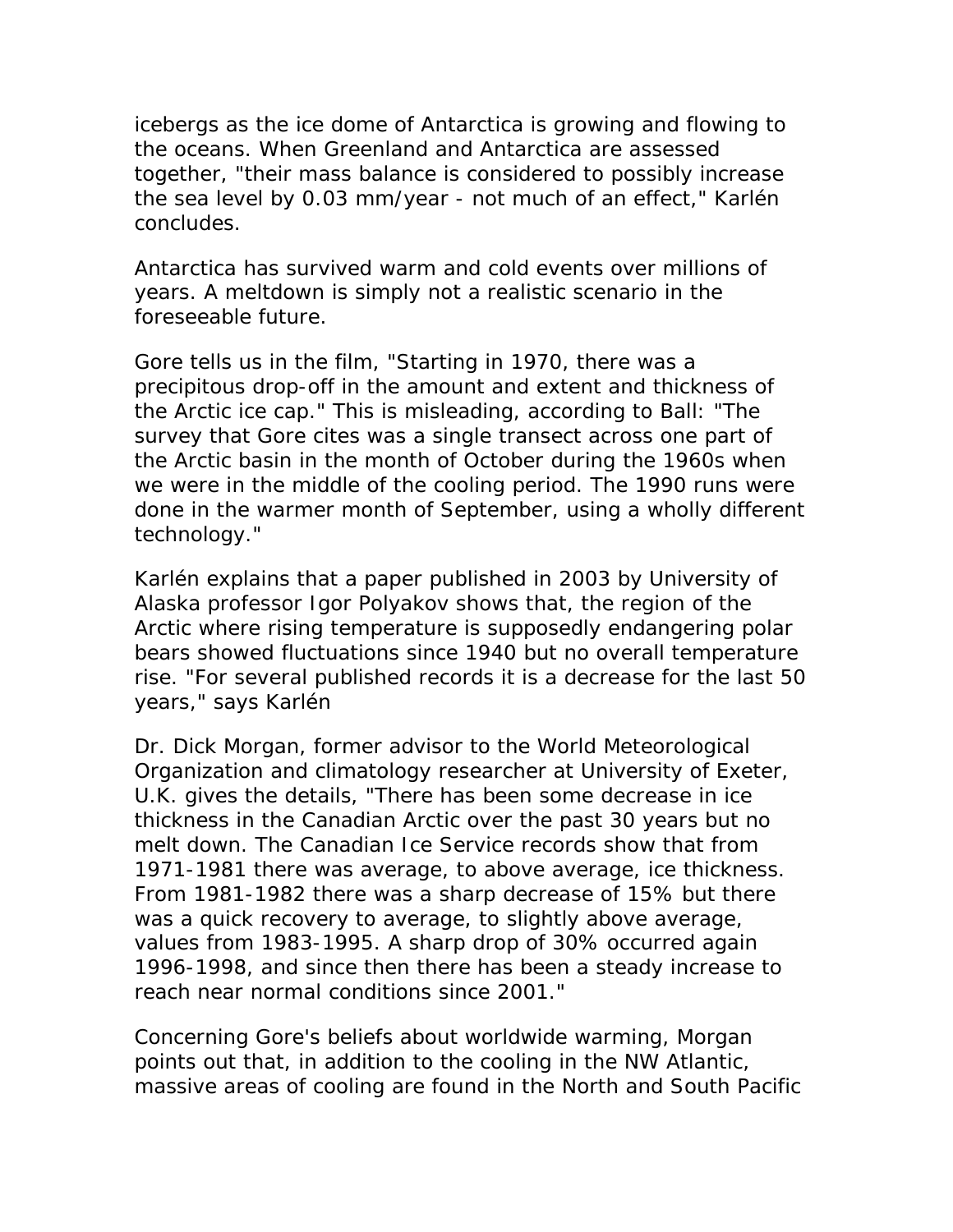Ocean; the whole of the Amazon Valley; the north coast of South America and the Caribbean; the eastern Mediterranean, Black Sea, Caucasus and Red Sea; New Zealand and even the Ganges Valley in India.

Gore's point that 200 cities and towns in the American West set all-time high temperature records is also misleading, according to Dr. Roy Spencer, Principal Research Scientist at The University of Alabama in Huntsville. "It is not unusual for some locations, out of the thousands of cities and towns in the U.S., to set all-time records," he says. "The actual data shows that overall, recent temperatures in the U.S. were not unusual."

Carter does not pull his punches about Gore's activism, "The man is an embarrassment to US science and its many fine practitioners, a lot of whom know (but feel unable to state publicly) that his propaganda crusade is mostly based on junk science."

In April, sixty of the world's leading experts in the field asked Prime Minister Harper to order a thorough public review of the science of climate change, something that has never happened in Canada. Considering what's at stake -- either the end of civilization, if you believe Gore, or a waste of billions of dollars, if you believe his opponents -- it seems like a reasonable request.

======================================

\* *Tom Harris is mechanical engineer and Ottawa Director of High Park Group, a public affairs and public policy company.*  \*\*\*\*\*\*\*\*\* \*\*\*\*\*\*\*\*\*\*\*\*\*\*\*\*\*\*

#### **4. The gods are laughing**  *Scientists (who work in the fields that liberal arts graduate Al Gore wanders through) contradict his theories about man-induced climate change*  Tom Harris 
National Post, June 7, 2006

Albert Einstein once said, "Whoever undertakes to set himself up as a judge of truth and knowledge is shipwrecked by the laughter of the gods."

While the gods must consider An Inconvenient Truth the ultimate comedy, real climate scientists are crying over Al Gore's new film. This is not just because the ex-vice-president commits numerous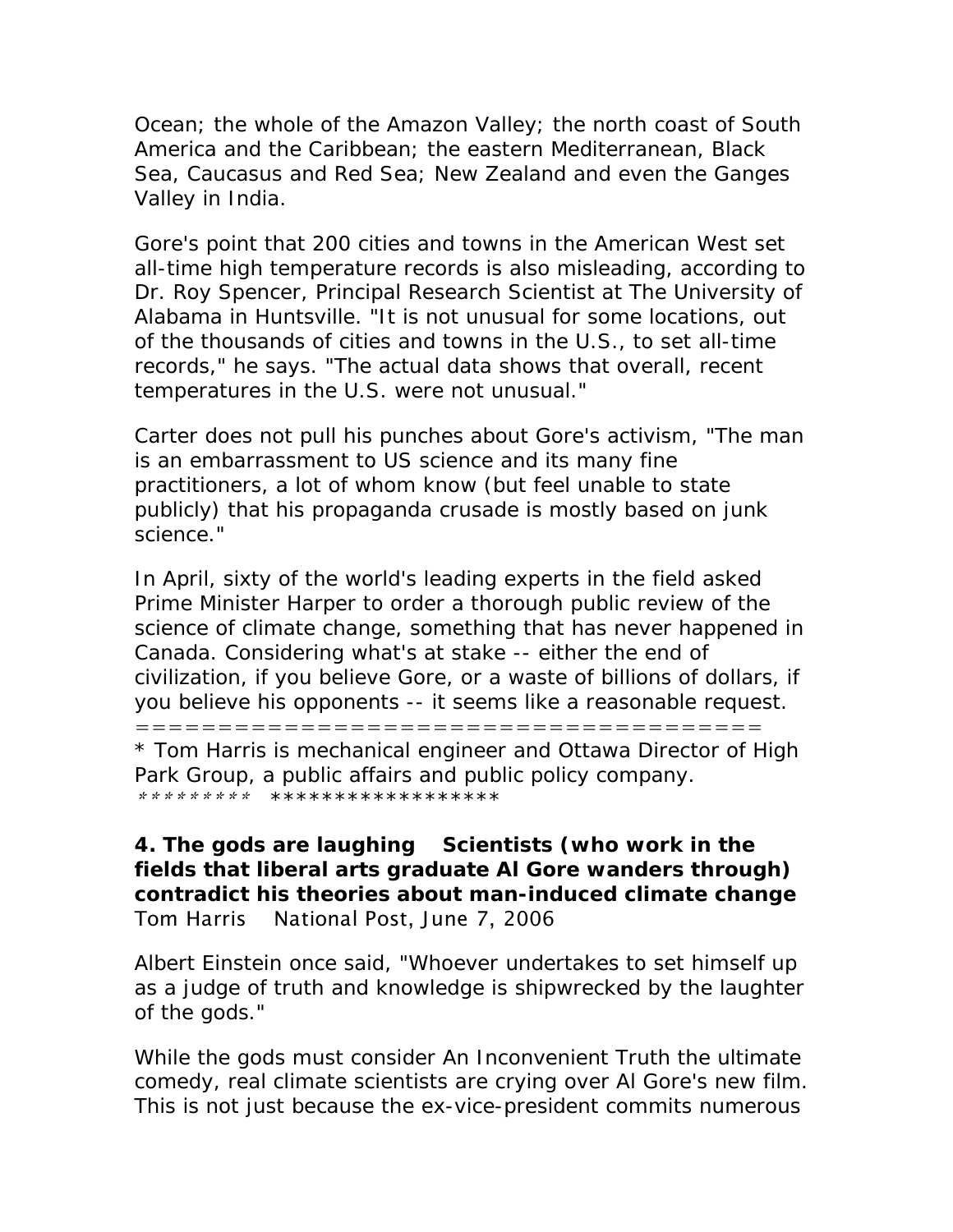basic science mistakes. They are also concerned that many in the media and public will fail to realize that this film amounts to little more than science fiction.

Gore's credibility is damaged early in the film when he tells the audience that, by simply looking at Antarctic ice cores with the naked eye, one can see when the US Clean Air Act was passed. Dr. Ian Clark, professor of Earth Sciences at the University of Ottawa, responds, "This is pure fantasy unless the reporter is able to detect parts per billion changes to chemicals in ice." Air over the United States doesn't even circulate to the Antarctic before mixing with most of the northern, then the southern, hemisphere air, and this process takes decades. Clark explains that even far more significant events, such as the settling of dust arising from the scouring of continental shelves at the end of ice ages, are undetectable in ice cores by an untrained eye.

Gore repeatedly labels carbon dioxide as "global-warming pollution" when, in reality, it is no more pollution than is oxygen. CO2 is plant food, an ingredient essential for photosynthesis, without which Earth would be a lifeless, frozen ice ball. The hypothesis that human release of CO2 is a major contributor to global warming is just that -- an unproven hypothesis, against which evidence is increasingly mounting.

In fact, the correlation between CO2 and temperature that Gore speaks about so confidently is simply non-existent over all meaningful time scales. U of Ottawa climate researcher Professor Jan Veizer demonstrated that, over geologic time, the two are not linked at all. Over the intermediate time scales Gore focuses on, the ice cores show that CO2 increases don't precede, and therefore don't cause, warming. Rather, they follow temperature rise -- by as much as 800 years. Even in the past century, the correlation is poor; the planet actually cooled between 1940 and 1975, when human emissions of CO2 were rising at the fastest rate in our history.

Similarly, the fact that water vapour constitutes 95% of greenhouse gases by volume is conveniently ignored by Gore. While humanity's three billion tonnes (gigatonnes, or GT) per year net contribution to the atmosphere's CO2 load appears large on a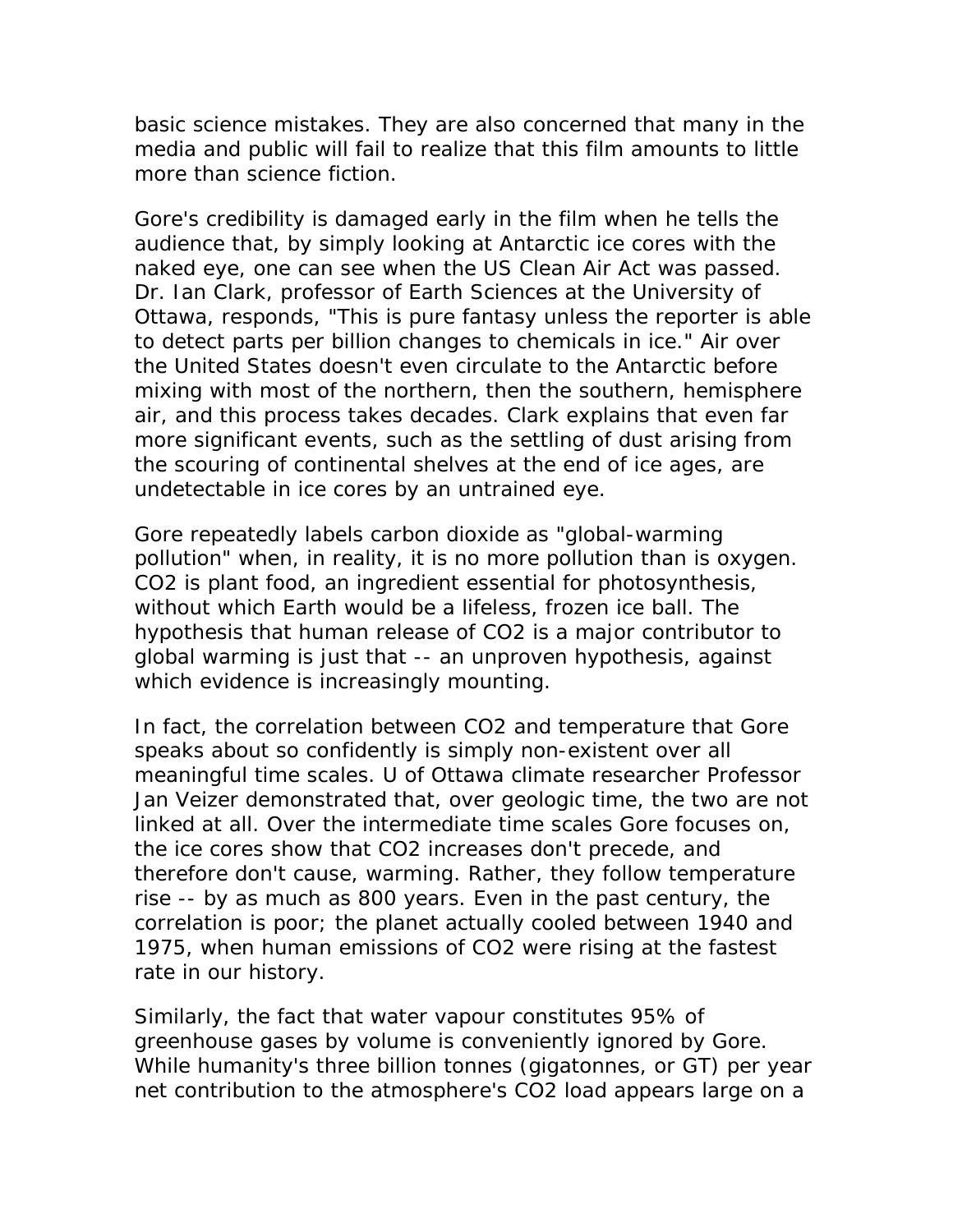human scale, it is actually less than half of 1% of the atmosphere's total CO2 content (750-830 GT). The CO2 emissions of our civilization are also dwarfed by the 210 GT/year emissions of the gas from Earth's oceans and land. Perhaps even more significant is the fact that the uncertainty in the measurement of atmospheric CO2 content is 80 GT -- making three GT seem hardly worth mentioning.

But Gore persists, labeling future CO2 rises as "deeply unethical" and lectures the audience, "Each one of us is a cause of global warming." Not satisfied with simply warning of human-induced killer heat waves -- events in Europe this past year were "like a nature hike through the Book of Revelation," he says -- he then uses high-tech special effects to show how human-caused climate changes are causing more hurricanes, tornadoes, droughts, floods, infectious diseases, insect plagues, glacial retreats, coral die-offs and the flooding of small island nations due to sea level rise caused by the melting of the polar caps. One is left wondering if Gore thinks nature is responsible for anything.

Scientists who actually work in these fields flatly contradict Gore. Take his allegations that extreme weather (EW) events will increase in frequency and severity as the world warms and that this is already happening. Former professor of climatology at the University of Winnipeg Dr. Tim Ball notes, "The theories that Gore supports indicate the greatest warming will be in polar regions. Therefore, the temperature contrast with warmer regions -- the driver of extreme weather -- will lessen and, with it, storm potential will lessen."

This is exactly what former Environment Canada research scientist and EW specialist Dr. Madhav Khandekar found. His studies show there has been no increase in EW events in Canada in the past 25 years. Furthermore, he sees no indication that such events will increase over the next 25 years. "In fact, some EW events such as winter blizzards have definitely declined," Khandekar says. "Prairie droughts have been occurring for hundreds of years. The 13th and 16th century saw some of the severest and longest droughts ever on Canadian/American prairies." Like many other researchers, Khandekar is convinced that EW is not increasing globally, either.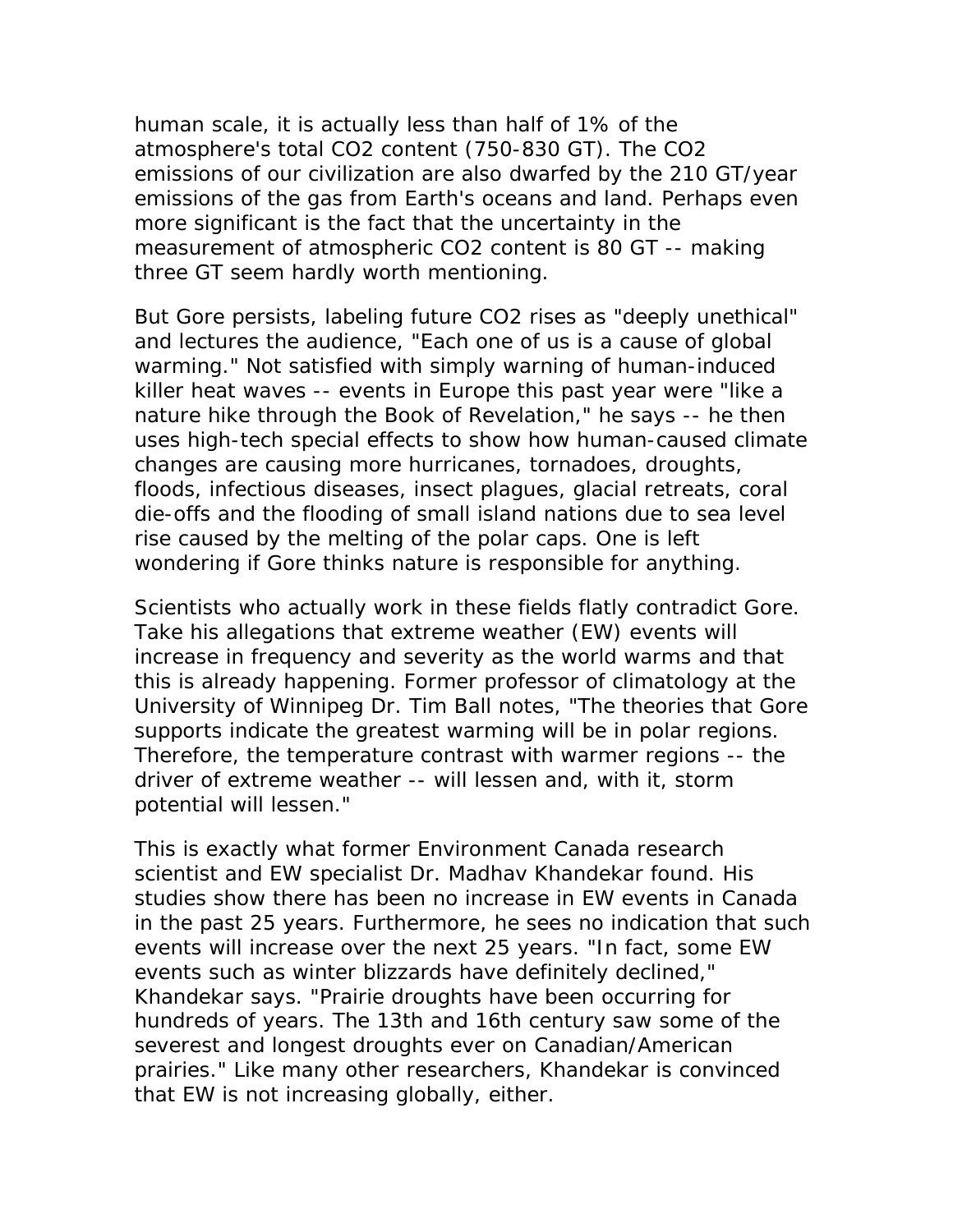On hurricanes, Gore implies that new records are being set as a result of human greenhouse gas emissions. Besides clumsy errors in the presentation of the facts (Katrina did not get "stronger and stronger and stronger" as it came over the Gulf of Mexico; rather, it was category 5 over the ocean and was downgraded to category 3 when it made landfall), Gore fails to note that the only region to show an increase in hurricanes in recent years is the North Atlantic. Hurricane specialist Tad Murty, former senior research scientist, Department of Fisheries and Oceans, and now adjunct professor of Earth sciences at U of O, points out, "In all other six ocean basins where tropical cyclones occur, there is either a flat or a downward trend." Murty lists 1900, 1926 and 1935 as the years in which the most intense hurricanes were recorded in the United States. In fact, Max Mayfield, director of the National Hurricane Center in Miami, has stated that global warming has nothing to do with the recent increase in hurricane frequency in the North Atlantic. Murty concludes, "The feeling among many meteorologists is that it has to do with the North Atlantic Oscillation, which is now in the positive phase and will continue for another decade or so."

In their open letter to the [Canadian] Prime Minister in April, 61 of the world's leading experts modestly expressed their understanding of the science: "The study of global climate change is an 'emerging science,' one that is perhaps the most complex ever tackled. It may be many years yet before we properly understand the Earth's climate system." It seems that liberal arts graduate Al Gore, political champion of the Kyoto Protocol, thinks he knows better.

Institut Pasteur (Paris) Professor Paul Reiter seemed to sum up the sentiments of many experts when he labelled the film "pure, mind-bending propaganda." Such reactions should certainly cause Canadians to wonder if Nobel Prize-winning French novelist Andre Gide had a point when he advised, "Believe those who are seeking the truth; doubt those who find it." ------------------- - Tom Harris is a mechanical engineer and Ottawa director of High Park Group, a public affairs and public policy company. \*\*\*\*\*\*\*\*\*\*\*\*\*\*\*\*\*\*\*\*\*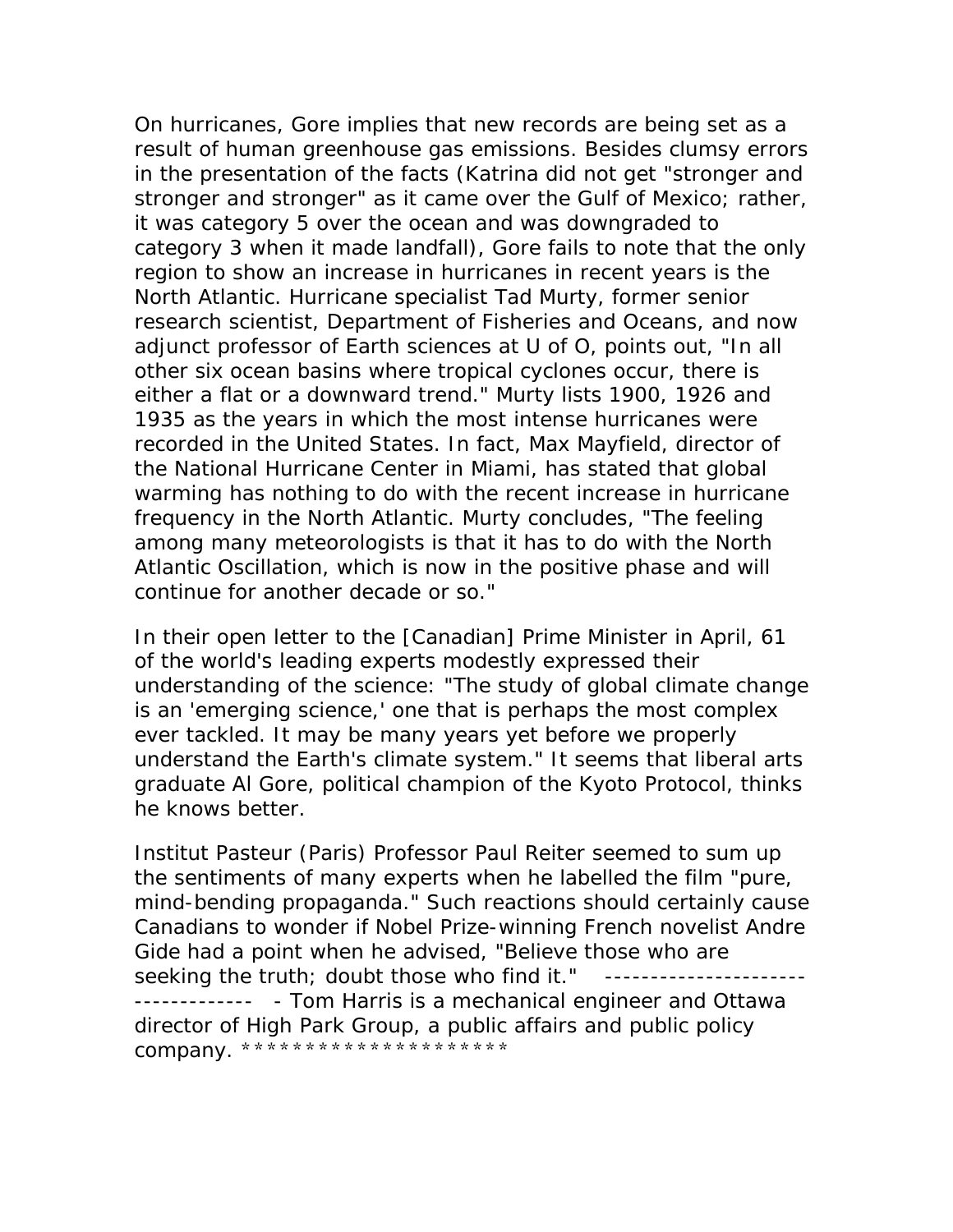#### **5. Questions for Al Gore:**

*Q: If you think global warming is such a priority, why didn't you do something about it during the eight years of the Clinton/Gore administration? Your administration had three years to ratify the Kyoto Protocol; yet you never even submitted it to the Senate for ratification.* · Gore symbolically signed Kyoto in November 1998, but the Clinton administration never submitted the Protocol to the Senate for ratification. The Clinton Administration released an economic analysis by the Council of Economic Advisors in July 1998 that showed by including the developing countries the cost for implementing Kyoto would be reduced by 60%. Economic analyses by the Congressional Budget Office and the Department of Energy's Energy Information Administration, and by others, showed a potentially large decline in GDP if the Protocol was implemented.

*Q: You praise your mentor, Dr. Roger Revelle, for showing you the light in regards to global warming. However, isn't it true that Dr. Revelle published an article in the early 1990s concluding that the science is "too uncertain to justify drastic action"?* · Check out the article: S.F. Singer, C. Starr, and R. Revelle, "What to do about Greenhouse Warming: Look Before You Leap. Cosmos 1:28-33. 1991

*Q: In your movie you cherry pick your science and present scientific half truths. For instance, you say Mount Kilimanjaro has been losing snow due to global warming. However, you fail to mention that the snows of Kilimanjaro have been retreating for more than 100 years due to declining atmospheric moisture not global warming. Why do you conveniently leave out the full story?*· Gore does not acknowledge the two major articles on the subject published in 2004 in the International Journal of Climatology and the Journal of Geophysical Research showing that modern glacier retreat on Kilimanjaro was initiated by a reduction in precipitation at the end of the nineteenth century and not by local or global warming.